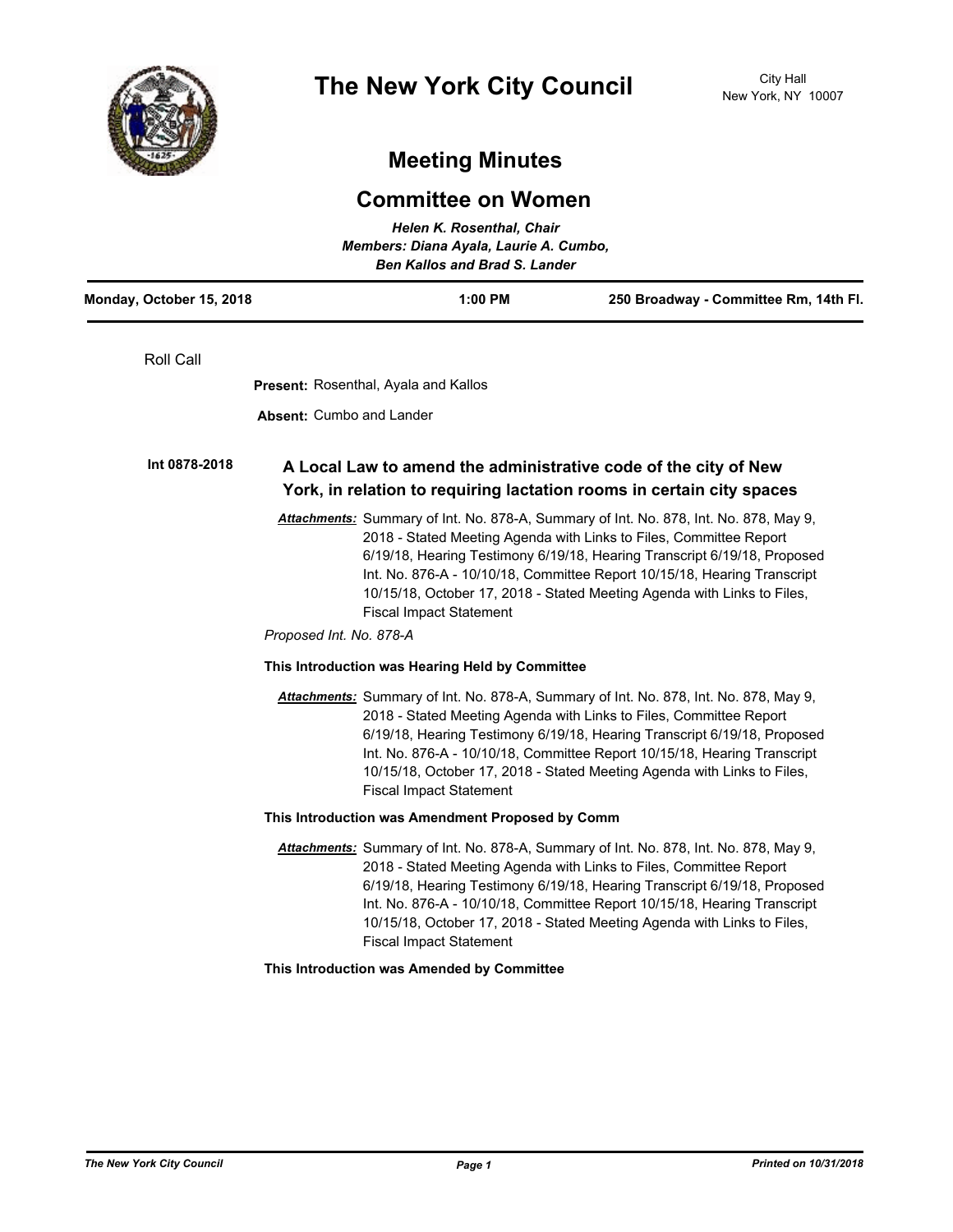#### **A Local Law to amend the administrative code of the city of New York, in relation to requiring lactation rooms in certain city spaces Int 0878-2018-A**

*Attachments:* Summary of Int. No. 878-A, Summary of Int. No. 878, Int. No. 878, May 9, 2018 - Stated Meeting Agenda with Links to Files, Committee Report 6/19/18, Hearing Testimony 6/19/18, Hearing Transcript 6/19/18, Proposed Int. No. 876-A - 10/10/18, Committee Report 10/15/18, Hearing Transcript 10/15/18, October 17, 2018 - Stated Meeting Agenda with Links to Files, Fiscal Impact Statement

**A motion was made that this Introduction be Approved by Committee approved by Roll Call.**

- **Affirmative:** 3 Rosenthal, Ayala and Kallos
	- **Absent:** 2 Cumbo and Lander

## **A Local Law to amend the administrative code of the city of New York, in relation to requiring certain employers to provide lactation rooms Int 0879-2018**

*Attachments:* Summary of Int. No. 879-A, Summary of Int. No. 879, Int. No. 879, May 9, 2018 - Stated Meeting Agenda with Links to Files, Committee Report 6/19/18, Hearing Testimony 6/19/18, Hearing Transcript 6/19/18, Proposed Int. No. 879-A - 10/10/18, Committee Report 10/15/18, Hearing Transcript 10/15/18, October 17, 2018 - Stated Meeting Agenda with Links to Files, Fiscal Impact Statement

*Proposed Int. No. 879-A*

#### **This Introduction was Hearing Held by Committee**

*Attachments:* Summary of Int. No. 879-A, Summary of Int. No. 879, Int. No. 879, May 9, 2018 - Stated Meeting Agenda with Links to Files, Committee Report 6/19/18, Hearing Testimony 6/19/18, Hearing Transcript 6/19/18, Proposed Int. No. 879-A - 10/10/18, Committee Report 10/15/18, Hearing Transcript 10/15/18, October 17, 2018 - Stated Meeting Agenda with Links to Files, Fiscal Impact Statement

#### **This Introduction was Amendment Proposed by Comm**

*Attachments:* Summary of Int. No. 879-A, Summary of Int. No. 879, Int. No. 879, May 9, 2018 - Stated Meeting Agenda with Links to Files, Committee Report 6/19/18, Hearing Testimony 6/19/18, Hearing Transcript 6/19/18, Proposed Int. No. 879-A - 10/10/18, Committee Report 10/15/18, Hearing Transcript 10/15/18, October 17, 2018 - Stated Meeting Agenda with Links to Files, Fiscal Impact Statement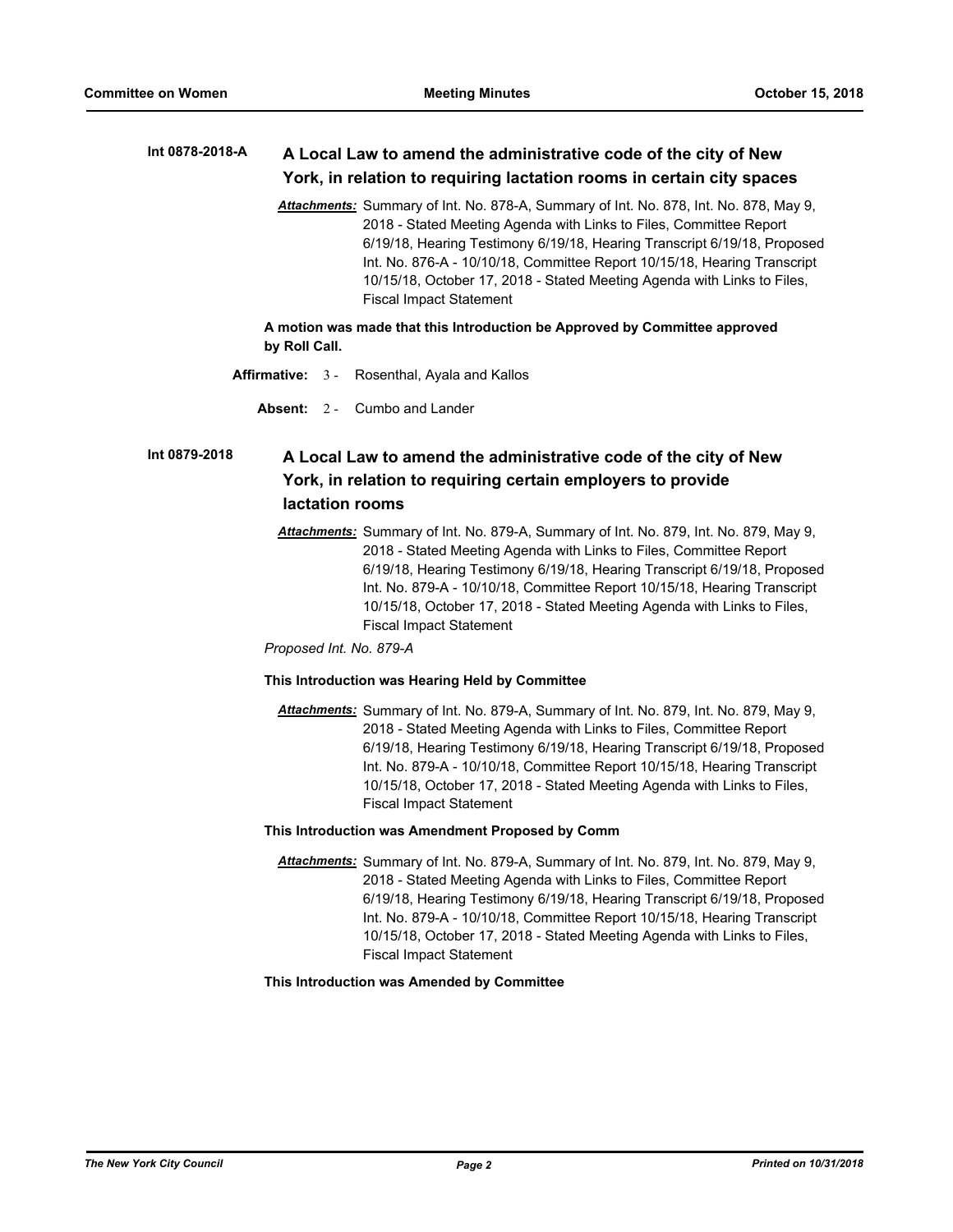### **A Local Law to amend the administrative code of the city of New York, in relation to requiring certain employers to provide lactation rooms Int 0879-2018-A**

*Attachments:* Summary of Int. No. 879-A, Summary of Int. No. 879, Int. No. 879, May 9, 2018 - Stated Meeting Agenda with Links to Files, Committee Report 6/19/18, Hearing Testimony 6/19/18, Hearing Transcript 6/19/18, Proposed Int. No. 879-A - 10/10/18, Committee Report 10/15/18, Hearing Transcript 10/15/18, October 17, 2018 - Stated Meeting Agenda with Links to Files, Fiscal Impact Statement

**A motion was made that this Introduction be Approved by Committee approved by Roll Call.**

- **Affirmative:** 3 Rosenthal, Ayala and Kallos
	- **Absent:** 2 Cumbo and Lander

## **A Local Law to amend the administrative code of the city of New York, in relation to requiring employers to implement a lactation room accommodation policy Int 0905-2018**

*Attachments:* Summary of Int. No. 905-A, Summary of Int. No. 905, Int. No. 905, May 9, 2018 - Stated Meeting Agenda with Links to Files, Committee Report 6/19/18, Hearing Testimony 6/19/18, Hearing Transcript 6/19/18, Proposed Int. No. 905-A - 10/10/18, Committee Report 10/15/18, Hearing Transcript 10/15/18, October 17, 2018 - Stated Meeting Agenda with Links to Files, Fiscal Impact Statement

*Proposed Int. No. 905-A*

#### **This Introduction was Hearing Held by Committee**

*Attachments:* Summary of Int. No. 905-A, Summary of Int. No. 905, Int. No. 905, May 9, 2018 - Stated Meeting Agenda with Links to Files, Committee Report 6/19/18, Hearing Testimony 6/19/18, Hearing Transcript 6/19/18, Proposed Int. No. 905-A - 10/10/18, Committee Report 10/15/18, Hearing Transcript 10/15/18, October 17, 2018 - Stated Meeting Agenda with Links to Files, Fiscal Impact Statement

## **This Introduction was Amendment Proposed by Comm**

*Attachments:* Summary of Int. No. 905-A, Summary of Int. No. 905, Int. No. 905, May 9, 2018 - Stated Meeting Agenda with Links to Files, Committee Report 6/19/18, Hearing Testimony 6/19/18, Hearing Transcript 6/19/18, Proposed Int. No. 905-A - 10/10/18, Committee Report 10/15/18, Hearing Transcript 10/15/18, October 17, 2018 - Stated Meeting Agenda with Links to Files, Fiscal Impact Statement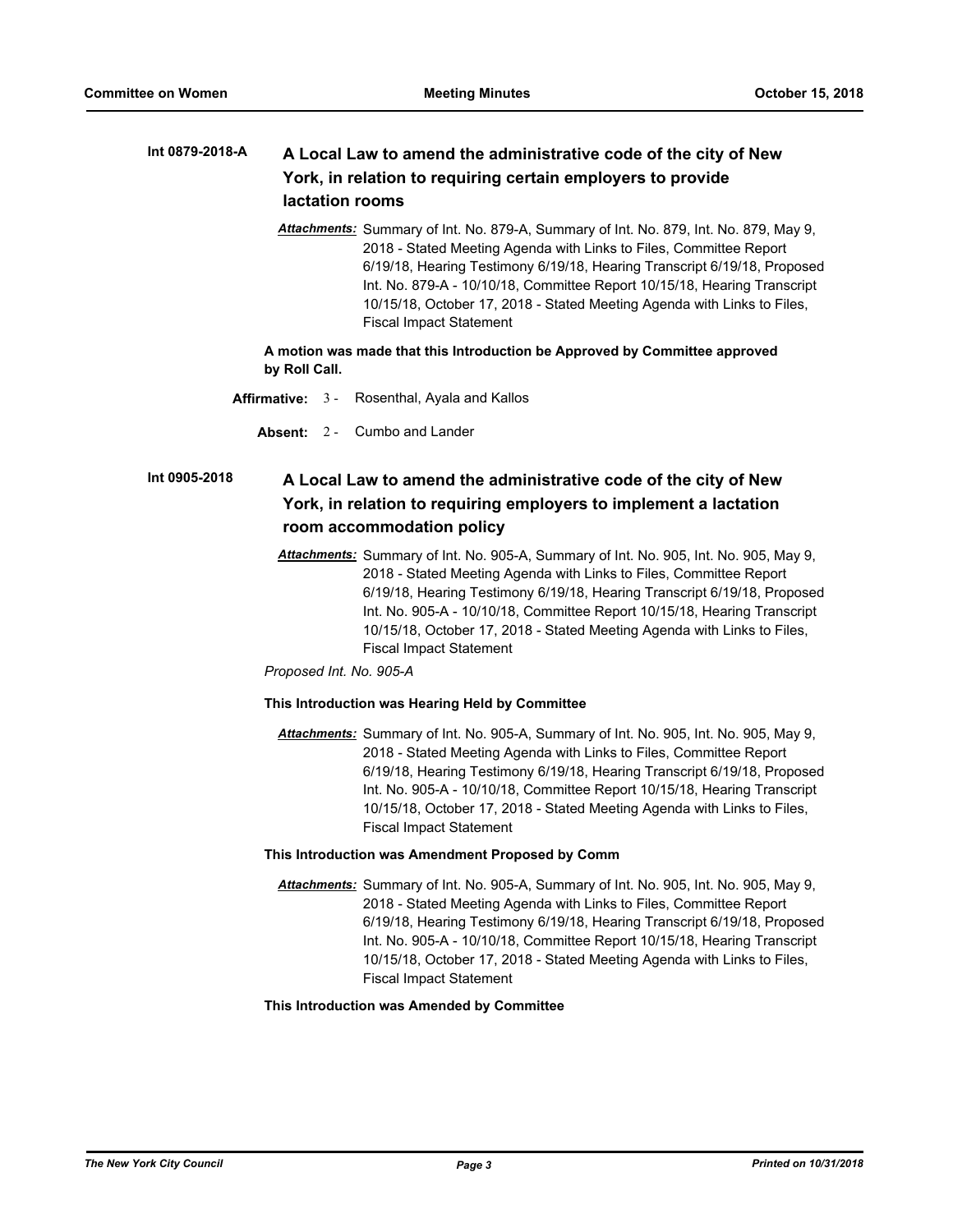## **A Local Law to amend the administrative code of the city of New York, in relation to requiring employers to implement a lactation room accommodation policy Int 0905-2018-A**

*Attachments:* Summary of Int. No. 905-A, Summary of Int. No. 905, Int. No. 905, May 9, 2018 - Stated Meeting Agenda with Links to Files, Committee Report 6/19/18, Hearing Testimony 6/19/18, Hearing Transcript 6/19/18, Proposed Int. No. 905-A - 10/10/18, Committee Report 10/15/18, Hearing Transcript 10/15/18, October 17, 2018 - Stated Meeting Agenda with Links to Files, Fiscal Impact Statement

## **A motion was made that this Introduction be Approved by Committee approved by Roll Call.**

- **Affirmative:** 3 Rosenthal, Ayala and Kallos
	- **Absent:** 2 Cumbo and Lander

#### **A Local Law to amend the administrative code of the city of New York, in relation to access to doulas Int 0913-2018**

*Attachments:* Summary of Int. No. 913-A, Summary of Int. No. 913, Int. No. 913, May 9, 2018 - Stated Meeting Agenda with Links to Files, Committee Report 6/27/18, Hearing Testimony 6/27/18, Hearing Transcript 6/27/18, Proposed Int. No. 913-A - 10/12/18, Committee Report 10/15/18, Hearing Transcript 10/15/18, October 17, 2018 - Stated Meeting Agenda with Links to Files, Fiscal Impact Statement

*Proposed Int. No. 913-A*

## **This Introduction was Hearing Held by Committee**

*Attachments:* Summary of Int. No. 913-A, Summary of Int. No. 913, Int. No. 913, May 9, 2018 - Stated Meeting Agenda with Links to Files, Committee Report 6/27/18, Hearing Testimony 6/27/18, Hearing Transcript 6/27/18, Proposed Int. No. 913-A - 10/12/18, Committee Report 10/15/18, Hearing Transcript 10/15/18, October 17, 2018 - Stated Meeting Agenda with Links to Files, Fiscal Impact Statement

## **This Introduction was Amendment Proposed by Comm**

*Attachments:* Summary of Int. No. 913-A, Summary of Int. No. 913, Int. No. 913, May 9, 2018 - Stated Meeting Agenda with Links to Files, Committee Report 6/27/18, Hearing Testimony 6/27/18, Hearing Transcript 6/27/18, Proposed Int. No. 913-A - 10/12/18, Committee Report 10/15/18, Hearing Transcript 10/15/18, October 17, 2018 - Stated Meeting Agenda with Links to Files, Fiscal Impact Statement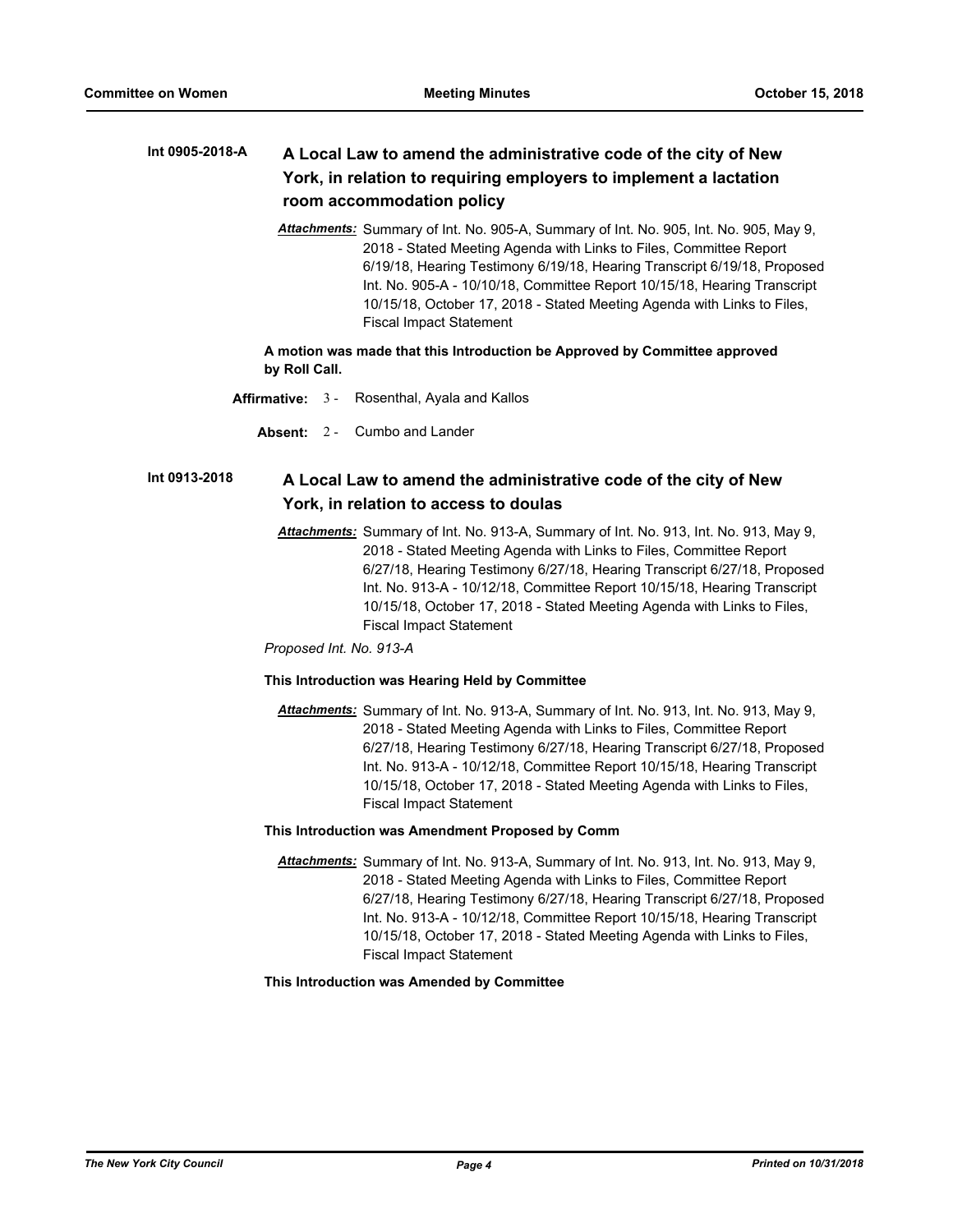#### **A Local Law to amend the administrative code of the city of New York, in relation to access to doulas Int 0913-2018-A**

*Attachments:* Summary of Int. No. 913-A, Summary of Int. No. 913, Int. No. 913, May 9, 2018 - Stated Meeting Agenda with Links to Files, Committee Report 6/27/18, Hearing Testimony 6/27/18, Hearing Transcript 6/27/18, Proposed Int. No. 913-A - 10/12/18, Committee Report 10/15/18, Hearing Transcript 10/15/18, October 17, 2018 - Stated Meeting Agenda with Links to Files, Fiscal Impact Statement

**A motion was made that this Introduction be Approved by Committee approved by Roll Call.**

- **Affirmative:** 3 Rosenthal, Ayala and Kallos
	- **Absent:** 2 Cumbo and Lander

#### **A Local Law to amend the administrative code of the city of New York, in relation to reporting on maternal mortality and morbidity Int 0914-2018**

*Attachments:* Summary of Int. No. 914-A, Summary of Int. No. 914, Int. No. 914, May 9, 2018 - Stated Meeting Agenda with Links to Files, Committee Report 6/27/18, Hearing Testimony 6/27/18, Hearing Transcript 6/27/18, Proposed Int. No. 914-A - 10/10/18, Committee Report 10/15/18, Hearing Transcript 10/15/18, October 17, 2018 - Stated Meeting Agenda with Links to Files, Fiscal Impact Statement

*Proposed Int. No. 914-A*

## **This Introduction was Hearing Held by Committee**

*Attachments:* Summary of Int. No. 914-A, Summary of Int. No. 914, Int. No. 914, May 9, 2018 - Stated Meeting Agenda with Links to Files, Committee Report 6/27/18, Hearing Testimony 6/27/18, Hearing Transcript 6/27/18, Proposed Int. No. 914-A - 10/10/18, Committee Report 10/15/18, Hearing Transcript 10/15/18, October 17, 2018 - Stated Meeting Agenda with Links to Files, Fiscal Impact Statement

#### **This Introduction was Amendment Proposed by Comm**

*Attachments:* Summary of Int. No. 914-A, Summary of Int. No. 914, Int. No. 914, May 9, 2018 - Stated Meeting Agenda with Links to Files, Committee Report 6/27/18, Hearing Testimony 6/27/18, Hearing Transcript 6/27/18, Proposed Int. No. 914-A - 10/10/18, Committee Report 10/15/18, Hearing Transcript 10/15/18, October 17, 2018 - Stated Meeting Agenda with Links to Files, Fiscal Impact Statement